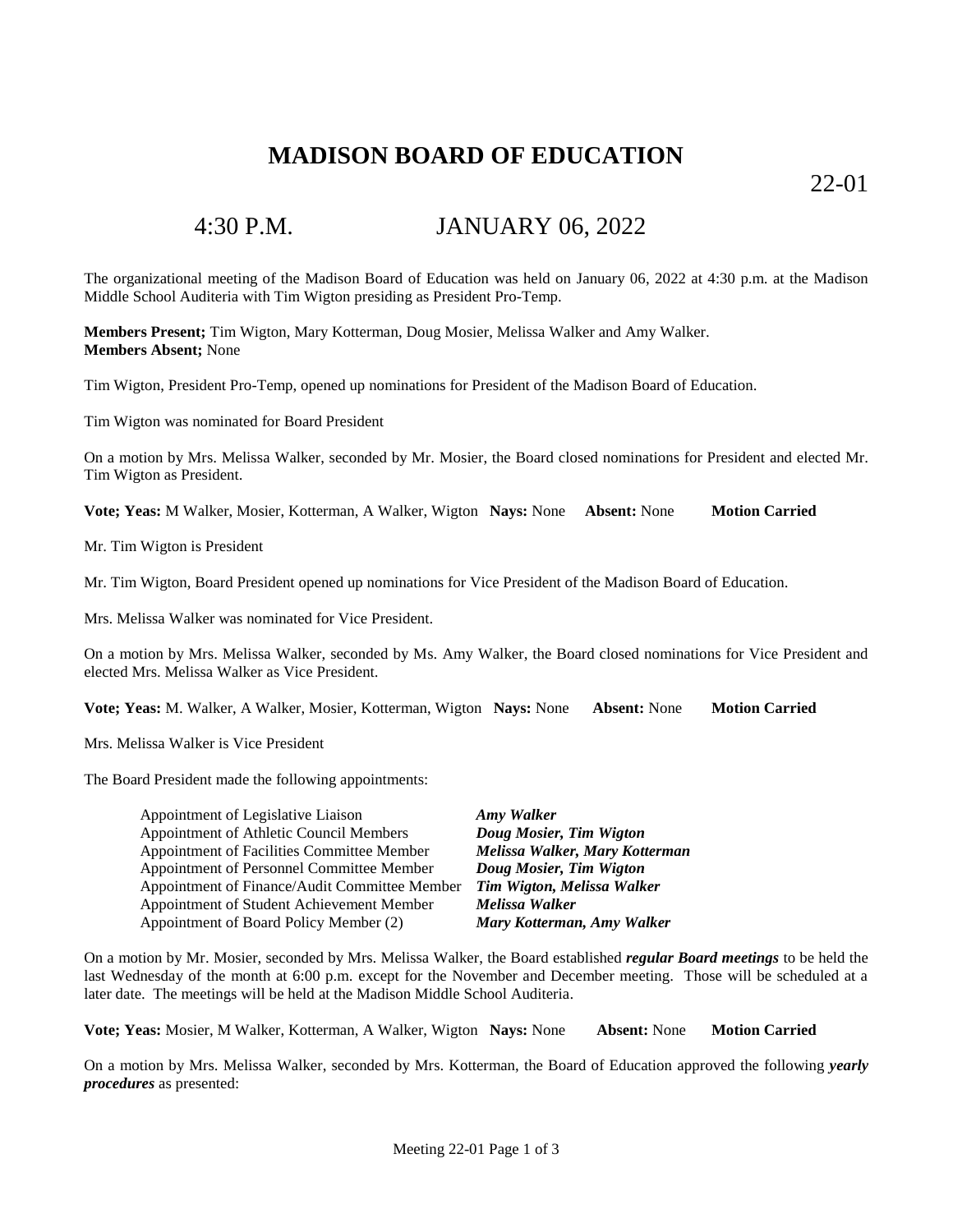## **MADISON BOARD OF EDUCATION**

22-01

# 4:30 P.M. JANUARY 06, 2022

- Authorize the Superintendent to make offers of employment directly to candidates for either teaching or non-teaching positions on behalf of the Board, and to acknowledge acceptance of such offers on behalf of the Board, provided, however, that upon ratification of this Board, the employment shall be deemed effective as of the date and time of the employee's acceptance of the Superintendent's offer.
- Authorize the Superintendent to accept resignations which have been submitted by employees during times when the Board is not in session, subject to ratification by the Board; provided however, that upon ratification by the Board, such resignations shall be deemed effective as of the date and time of the Superintendent's acceptance.
- Authorize the Superintendent to employ substitute and temporary (certified  $\&$  non-certified) personnel (including Home Tutors) as needed for emergency situations. Such employment will be presented for approval by the Board at its next meeting.
- Establish Board Service Fund at \$20,000.00.
- Authorize the Superintendent to apply for special grants and titles.
- Authorize the Superintendent to act as the purchasing agent for the district.
- Authorize the Administration to apply for, receive funds for and participate in all Federal and State Programs as deemed necessary.
- Authorize continued participation in the Federal Lunch and Breakfast Programs for the calendar year 2022.
- Authorize the Superintendent to attend all meetings necessary to the operations of the school district, expenses to be reimbursed to the Superintendent.
- Authorize the Treasurer to attend all meetings necessary to the operations of the school district, expenses to be reimbursed to the Treasurer.
- Authorize the Treasurer to pay all bills as presented provided there are sufficient funds and purchase orders have been properly issued. A monthly report shall be presented to the Board.
- Authorize the Treasurer to request advance tax money from the County Auditor as funds are available and payable to the school district.
- Authorize the Treasurer to invest inactive funds and pro-rate interest to those accounts as deemed necessary by the Treasurer.
- That the Board President, Treasurer, and Superintendent be named as the district's record commission and that this commission will meet 30 minutes prior to the August Regular Monthly Meeting.
- Authorize the Superintendent to approve professional meeting attendance and expenses as deemed appropriate during 2022 in accordance with the negotiated agreement.
- That the Board approve the firm of Renwick, Welsh & Burton, Pepple & Waggoner, Bricker & Eckler; and Tarkowsky & Piper Co., LPA for legal services on as needed basis for calendar year 2022.
- That the Treasurer and Executive Secretary will attend Public Records Training in place of newly elected board members.
- That the Board designate the News Journal as the official paper of notification for the school.
- Appoint the Superintendent or his designee as the Sexual Harassment Grievance Officer.
- Appoint the Student Services Director as the "504 Coordinator" for 2022.
- That the meeting compensation be continued at \$125.00 as previously approved.

**Vote; Yeas:** M Walker, Kotterman, Mosier, A Walker, Wigton **Nays:** None **Absent:** None **Motion Carried**

On a motion by Mrs. Melissa Walker, seconded by Ms. Amy Walker, the Board *adjourned the organizational meeting* of the Madison Board of Education with the next regularly scheduled meeting to be held on January 26, 2022 at 6:00 p.m. at Madison Middle School Auditeria.